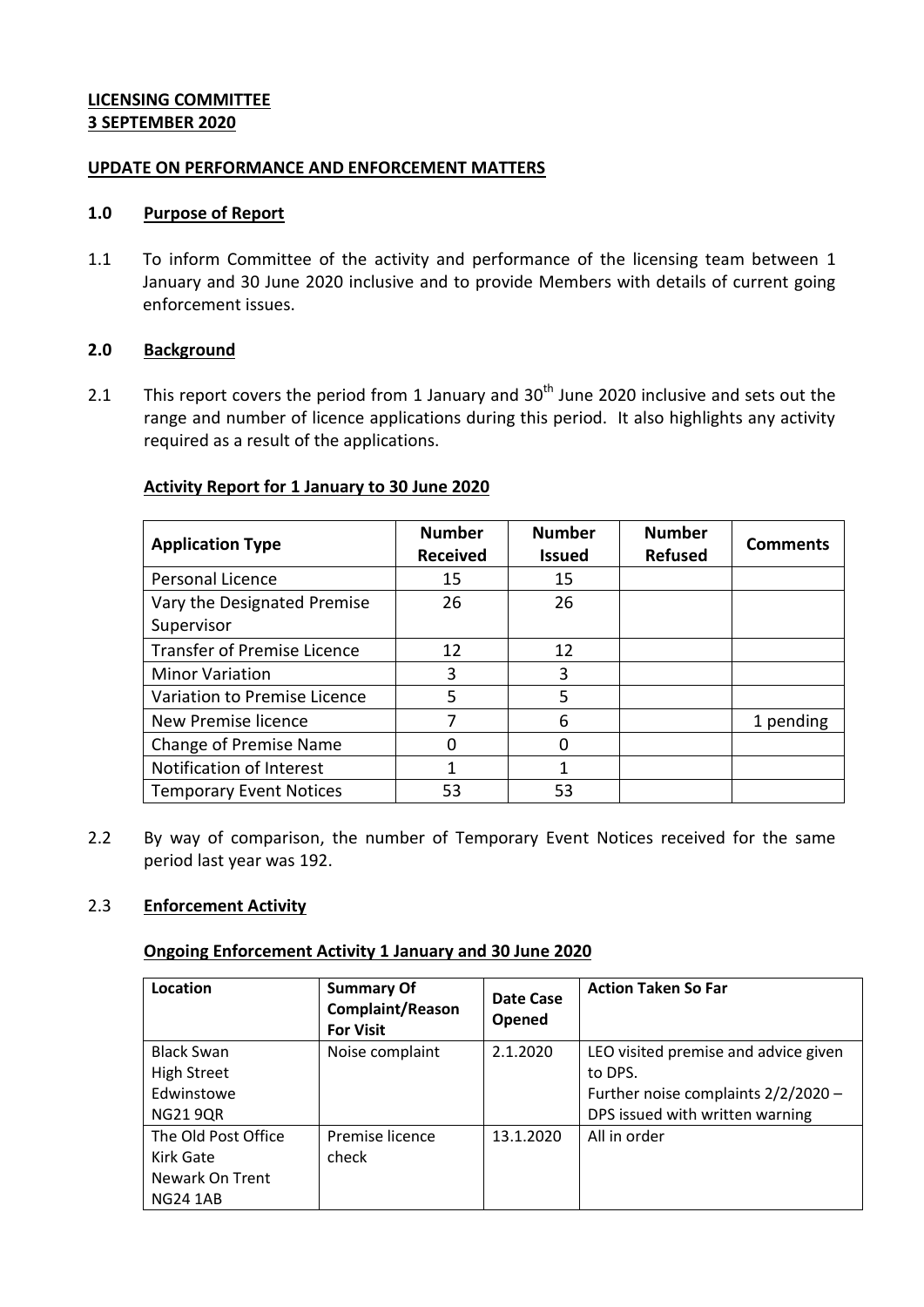| The Rutland Arms<br>13 Barnby Gate<br>Newark On Trent<br><b>NG24 1PX</b>              | Premise licence<br>check                  | 13.1.2020  | All in order                                                                                                    |
|---------------------------------------------------------------------------------------|-------------------------------------------|------------|-----------------------------------------------------------------------------------------------------------------|
| The White Hart<br>5 White Hart Yard<br>Newark On Trent<br><b>NG24 1DX</b>             | Premise licence<br>check                  | 13.1.2020  | All in order                                                                                                    |
| The Mayze<br>7 Castle Gate<br>Newark On Trent<br><b>NG24 1AZ</b>                      | Premise licence<br>check                  | 13.1.2020  | All in order                                                                                                    |
| Haywood Oaks Golf<br>And Country Club<br>Old Rufford Road<br>Oxton<br><b>NG25 0RQ</b> | Premise licence<br>check                  | 14.1.2020  | 2 action points to be followed up.<br>All in order (20.1.2020)                                                  |
| Forest Lodge Hotel<br><b>Church Street</b><br>Edwinstowe<br><b>NG21 9QA</b>           | Premise licence<br>check                  | 14.1.2020  | All in order.                                                                                                   |
| New Baltica<br>14B Barnby Gate<br>Newark On Trent<br><b>NG24 1PZ</b>                  | Accused of illegal<br>activities          | 16.01.2020 | Investigation carried out by trading<br>standard                                                                |
| The Plough Public<br>House<br><b>Forest Road</b><br>Ollerton<br><b>NG22 9QS</b>       | Premise licence<br>check                  | 16.1.2020  | All in order                                                                                                    |
| The Jolly Roger Club<br><b>Forest Road</b><br>Ollerton<br><b>NG22 9QS</b>             | Noise complaint and<br>alleged "lock ins" | 16.1.2020  | LEO visited premise and spoke to DPS.<br>Advice given regarding noise and<br>licence conditions                 |
| The White Swan<br>50 North Gate<br>Newark On Trent<br><b>NG24 1HF</b>                 | Premise licence<br>check                  | 23.1.2020  | All in order                                                                                                    |
| The Prince Rupert<br>46 Stodman Street<br>Newark On Trent<br><b>NG24 1AW</b>          | Premise licence<br>check                  | 24.1.2020  | All in order                                                                                                    |
| White Hind Bar<br>3 Carter Gate<br>Newark On Trent<br><b>NG24 1UA</b>                 | Premise licence<br>check                  | 24.1.2020  | All in order                                                                                                    |
| Inn On The Green<br>The Green<br>Coddington                                           | Noise complaint                           | 27.1.2020  | This is a historic noise complaint. LEO<br>spoke to complainant and DPS and<br>reminded him of his obligations. |
| <b>One Stop Community</b><br><b>Stores Ltd</b><br>162-164 High Street<br>Collingham   | Premise licence<br>check                  | 28.1.2020  | All in order                                                                                                    |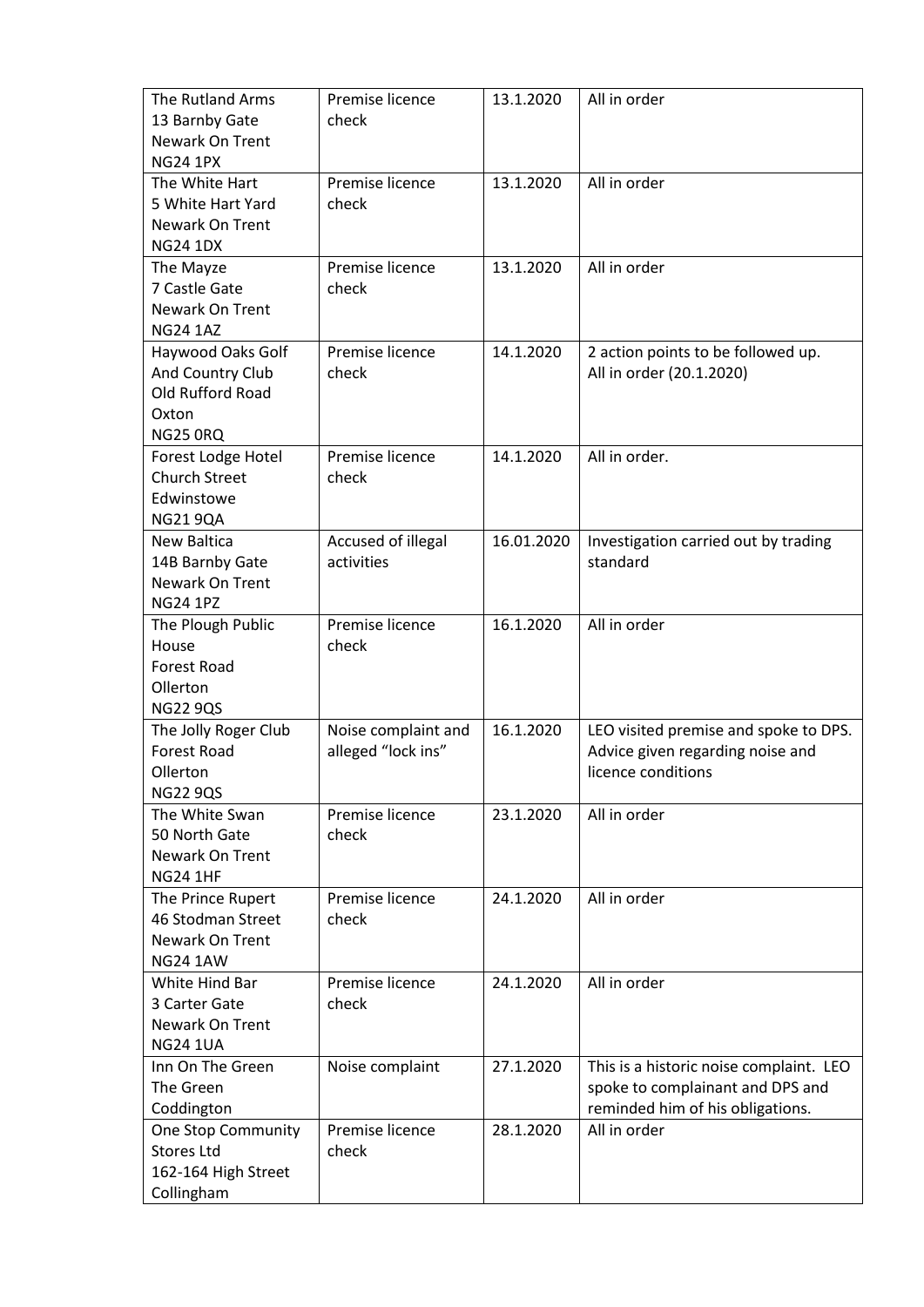| No 1 Retail Unit             | Premise licence | 29.1.2020 | All in order                       |
|------------------------------|-----------------|-----------|------------------------------------|
| <b>Cedar House</b>           | check           |           |                                    |
| <b>High Street</b>           |                 |           |                                    |
| Collingham                   |                 |           |                                    |
| Newark Rugby Club            | Premise licence | 29.1.2020 | 2 action points to be followed up. |
| <b>Kelham Road</b>           | check           |           | All in order (2.3.2020)            |
| Newark On Trent              |                 |           |                                    |
| <b>NG24 1WN</b>              |                 |           |                                    |
| The White Post Inn           | Premise licence | 29.1.2020 | All in order                       |
| <b>Public House</b>          | check           |           |                                    |
| Old Rufford Road             |                 |           |                                    |
| Farnsfield                   |                 |           |                                    |
| <b>NG22 8HN</b>              |                 |           |                                    |
| The Top Club                 | Premise licence | 31.1.2020 | All in order                       |
| Mansfield Road               | check           |           |                                    |
| Clipstone                    |                 |           |                                    |
| <b>NG21 9AA</b>              |                 |           |                                    |
| Maximal                      | Premise licence | 5.2.2020  | 2 action points to be followed up. |
| 21-23 Sleaford Road          | check           |           | All in order (10.2.2020)           |
| <b>Newark On Trent</b>       |                 |           |                                    |
| <b>NG24 1NF</b>              |                 |           |                                    |
| The Everest Inn              | Premise licence | 4.2.2020  | 9 action points to be followed up. |
| 69 Castle Gate               | check           |           | All in order (18.2.2020)           |
| Newark On Trent              |                 |           |                                    |
| <b>NG24 1BG</b>              |                 |           |                                    |
| <b>Tesco Stores Ltd</b>      | Premise licence | 12.2.2020 | All in order                       |
| <b>Edison Rise</b>           | check           |           |                                    |
| Ollerton                     |                 |           |                                    |
| <b>NG22 9PL</b>              |                 |           |                                    |
| Asda                         | Premise licence | 12.2.2020 | 1 action points to be followed up. |
| <b>Forest Road</b>           | check           |           | All in order (11.3.2020)           |
| Ollerton                     |                 |           |                                    |
| <b>NG22 9PL</b>              |                 |           |                                    |
| <b>Rose Orchard Chinese</b>  | Premise licence | 12.2.2020 | 2 action points to be followed up  |
| Restaurant                   | check           |           | All in order 12.3.2020             |
| 6 - 8 High Street            |                 |           |                                    |
| Collingham                   |                 |           |                                    |
| <b>Chesters Public House</b> | Premise licence | 20.2.2020 | All in order                       |
| 72 Main Street               | check           |           |                                    |
| <b>Balderton</b>             |                 |           |                                    |
| The Tawny Owl Public         | Premise licence | 20.2.2020 | All in order                       |
| House                        | check           |           |                                    |
| William Hall Way             |                 |           |                                    |
| Fernwood                     |                 |           |                                    |
| Old Kings Arms Public        | Premise licence | 20.2.2020 | All in order                       |
| House                        | check           |           |                                    |
| 19 Kirk Gate                 |                 |           |                                    |
| Newark On Trent              |                 |           |                                    |
| <b>NG24 1AD</b>              |                 |           |                                    |
| <b>Grove Public House</b>    | Premise licence | 20.2.2020 | All in order                       |
| 53 London Road               | check           |           |                                    |
| Balderton                    |                 |           |                                    |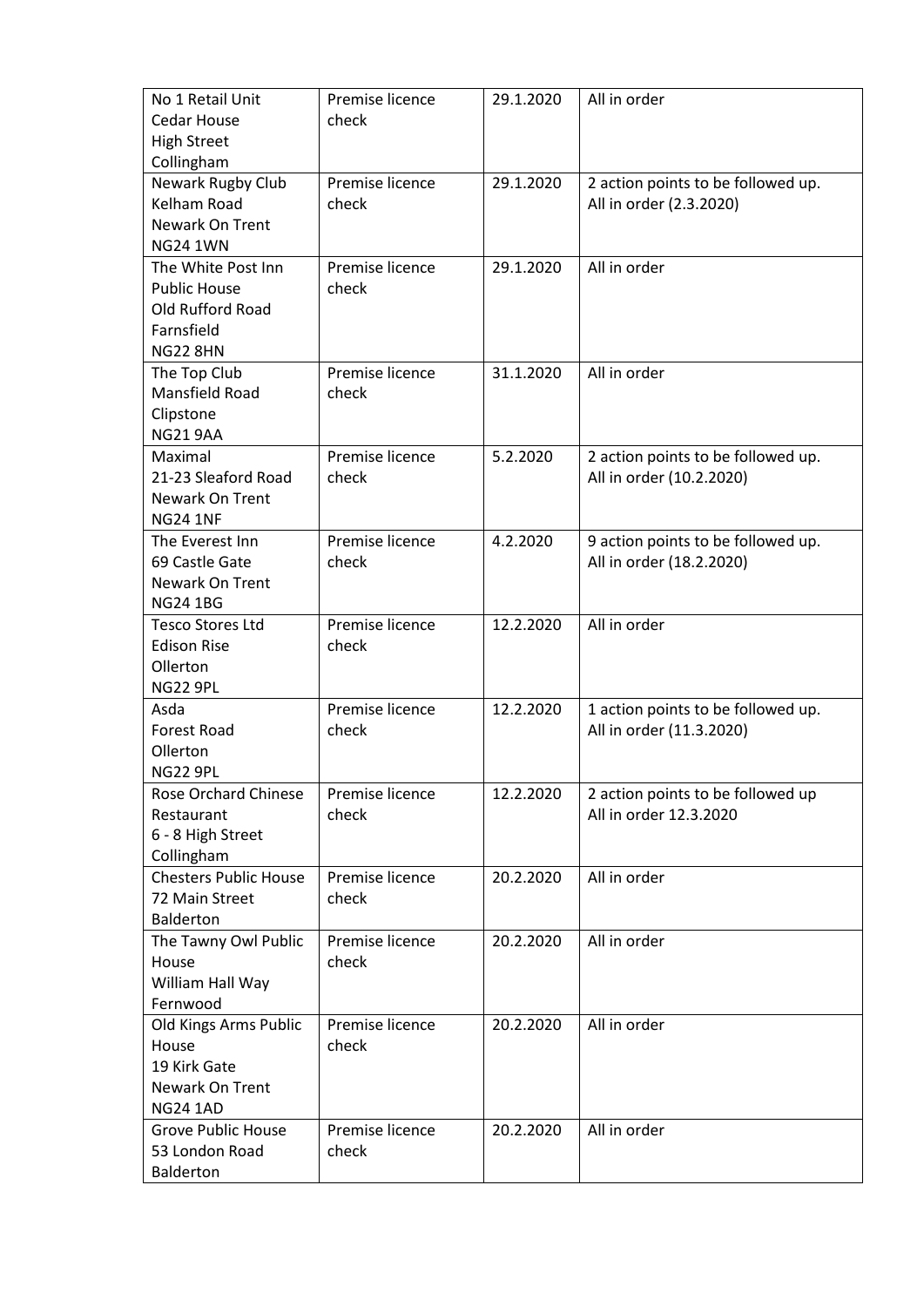| The Wheatsheaf                | Premise licence | 21.2.2020 | All in order            |
|-------------------------------|-----------------|-----------|-------------------------|
| <b>Public House</b>           | check           |           |                         |
| Slaughterhouse Lane           |                 |           |                         |
| Newark On Trent               |                 |           |                         |
| <b>NG24 1ER</b>               |                 |           |                         |
| 16 Turner Lane                | Premise licence | 27.2.2020 | All in order            |
| Boughton                      | check           |           |                         |
| <b>NG22 9HN</b>               |                 |           |                         |
| One Stop                      | Premise licence | 27.2.2020 | All in order            |
| <b>Forest Road</b>            | check           |           |                         |
| Ollerton                      |                 |           |                         |
| <b>NG22 9PL</b>               |                 |           |                         |
| The Plough Public             | Premise licence | 2.3.2020  | All in order            |
| House                         | check           |           |                         |
| <b>Forest Road</b>            |                 |           |                         |
| Ollerton                      |                 |           |                         |
| <b>NG22 9QS</b>               |                 |           |                         |
| Harrow Inn                    | Premise licence | 2.3.2020  | All in order            |
| <b>Tuxford Road</b>           | check           |           |                         |
| Boughton                      |                 |           |                         |
| <b>NG22 9LA</b>               |                 |           |                         |
| <b>Texaco Service Station</b> | Premise licence | 2.3.2020  | All in order            |
| 69 North Gate                 | check           |           |                         |
| Newark On Trent               |                 |           |                         |
| <b>NG24 1HD</b>               |                 |           |                         |
| Fox and Crown, 4 - 6          | Premise licence | 2.3.2020  | 2 action points         |
| <b>Appleton Gate</b>          | check           |           | All in order (5.5.2020) |
| Newark On Trent               |                 |           |                         |
| Nottinghamshire               |                 |           |                         |
| <b>NG24 1JY</b>               |                 |           |                         |
| 11 Queen Street               | Premise licence | 3.3.2020  | All in order            |
| Southwell                     | check           |           |                         |
| <b>NG25 0AA</b>               |                 |           |                         |
| Co-op Supermarket             | Premise licence | 3.3.2020  | All in order            |
| <b>Main Street</b>            | check           |           |                         |
| Farnsfield                    |                 |           |                         |
| <b>NG22 8EF</b>               |                 |           |                         |
| Newark Food And               | Premise licence | 3.3.2020  | 2 action points         |
| <b>Drink</b>                  | check           |           | All in order (9.3.2020) |
| 62 Carter Gate                |                 |           |                         |
| Newark On Trent               |                 |           |                         |
| <b>NG24 1UB</b>               |                 |           |                         |
| Odeon                         | Premise licence | 3.3.2020  | 2 action points         |
| 23 London Road                | check           |           | All in order (9.3.2020) |
| Newark On Trent               |                 |           |                         |
| <b>NG24 1TN</b>               |                 |           |                         |
| 16 Turner Lane                | Premise licence | 11.3.2020 | All in order            |
| Boughton                      | check           |           |                         |
| <b>NG22 9HN</b>               |                 |           |                         |
| One Stop                      | Premise licence | 11.3.2020 | All in order            |
| <b>Forest Road</b>            | check           |           |                         |
| Ollerton                      |                 |           |                         |
| <b>NG22 9PL</b>               |                 |           |                         |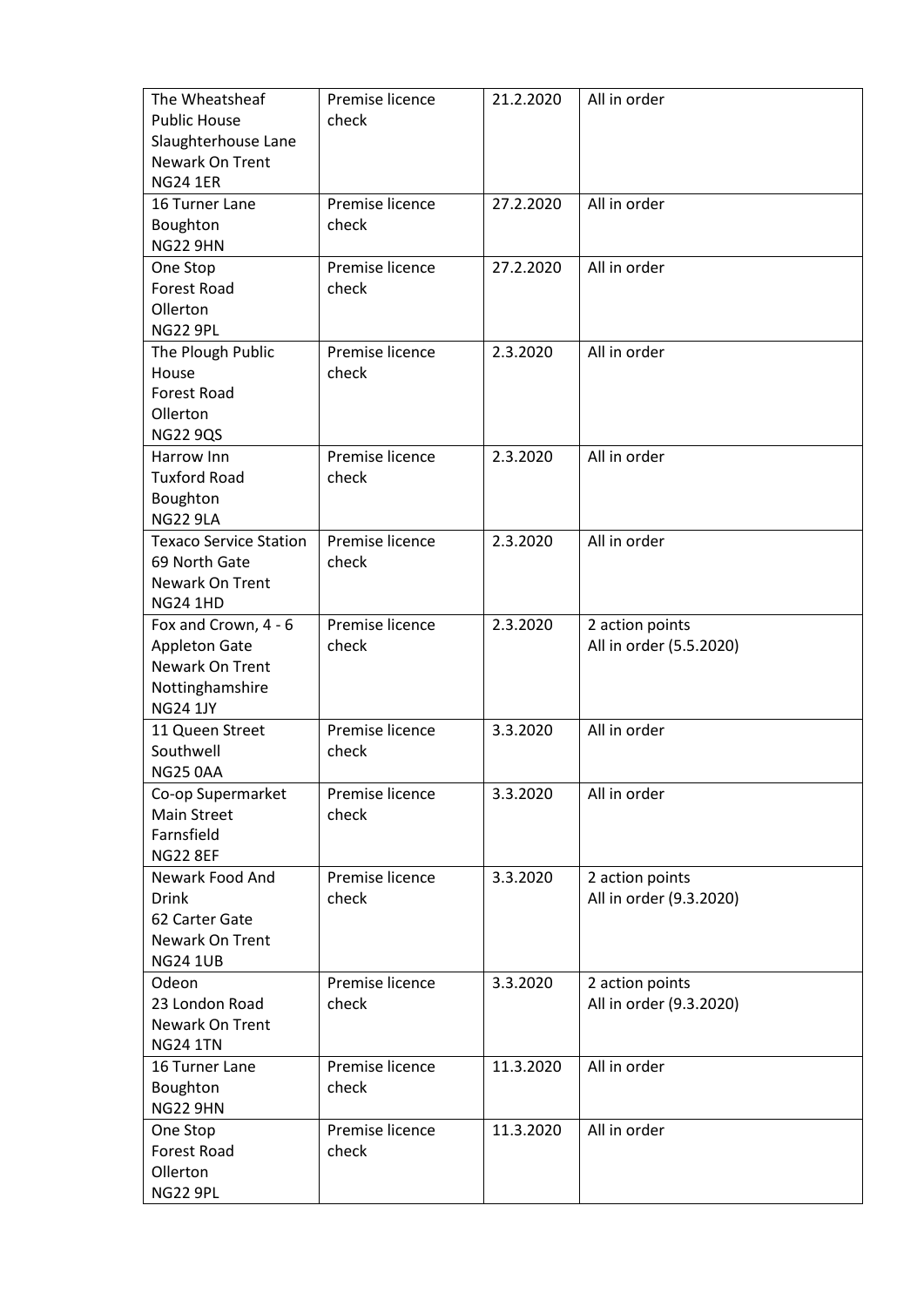| Spar                     | Complaints of         | 23.3.2020 | Trading standards have investigated   |
|--------------------------|-----------------------|-----------|---------------------------------------|
| Forest Road              | underage sales        |           | this complaint and copied in the      |
| Ollerton                 |                       |           | licensing authority for information.  |
| <b>NG22 9PL</b>          |                       |           |                                       |
| The Inkpot Partnership   | Complaint the         | 23.3.2020 | LEO spoke to the DPS and advised      |
| Kirklington Road         | premise was selling   |           | them they that only have off sales.   |
| Rainworth                | off sales when the    |           |                                       |
| <b>NG21 0JY</b>          | only have on sales    |           |                                       |
| <b>Rufford Park Golf</b> | Report of 20-30       | 23.3.2020 | LEO spoke to DPS and advised          |
| Centre                   | people sat outside    |           | regarding off sales only due to COVID |
| <b>Rufford Lane</b>      | with drinks over the  |           | 19.                                   |
| Rufford                  | weekend.              |           |                                       |
| <b>NG22 9DG</b>          |                       |           |                                       |
| <b>Taylors</b>           | Complaints that the   | 21.3.2020 | LEO investigated and advice given to  |
| 25 Castle Gate           | restaurant was open   |           | DPS.                                  |
| Newark On Trent          | to customers after    |           |                                       |
| <b>NG24 1AZ</b>          | lockdown measures     |           |                                       |
|                          | had been put in       |           |                                       |
|                          | place.                |           |                                       |
| The Full Moon Inn        | Complaints that the   | 21.3.2020 | LEO investigated and advice given to  |
| <b>Public House</b>      | restaurant was open   |           | DPS.                                  |
| <b>Main Street</b>       | to customers after    |           |                                       |
| Morton                   | lockdown measures     |           |                                       |
| <b>NG25 OUT</b>          | had been put in       |           |                                       |
|                          | place.                |           |                                       |
| The Bridge And Bay       | From police:          | 27.3.2020 | Pc 2801 visited spoke to DPS Mr Khan  |
| Leaf                     | Caller reporting the  |           | who stated it would be the staff,     |
| Trentside                | A/L had a private     |           | cooks and delivery staff outside      |
| Gunthorpe                | party last weekend    |           | smoking. Advice given by officer re   |
| <b>NG14 7FB</b>          | on Friday 27th        |           | social distancing.                    |
|                          | March 2020 and        |           |                                       |
|                          | approx 20 people      |           |                                       |
|                          | were in there. There  |           |                                       |
|                          | is a party there now, |           |                                       |
|                          | caller can see 6      |           |                                       |
|                          | people drinking and   |           |                                       |
|                          | smoking and they      |           |                                       |
|                          | have been there       |           |                                       |
|                          | approx 1 hour.        |           |                                       |
|                          | They are still        |           |                                       |
|                          | operating as a        |           |                                       |
|                          | takeaway but caller   |           |                                       |
|                          | states they are not   |           |                                       |
|                          | adhering to social    |           |                                       |
|                          | distancing rules.     |           |                                       |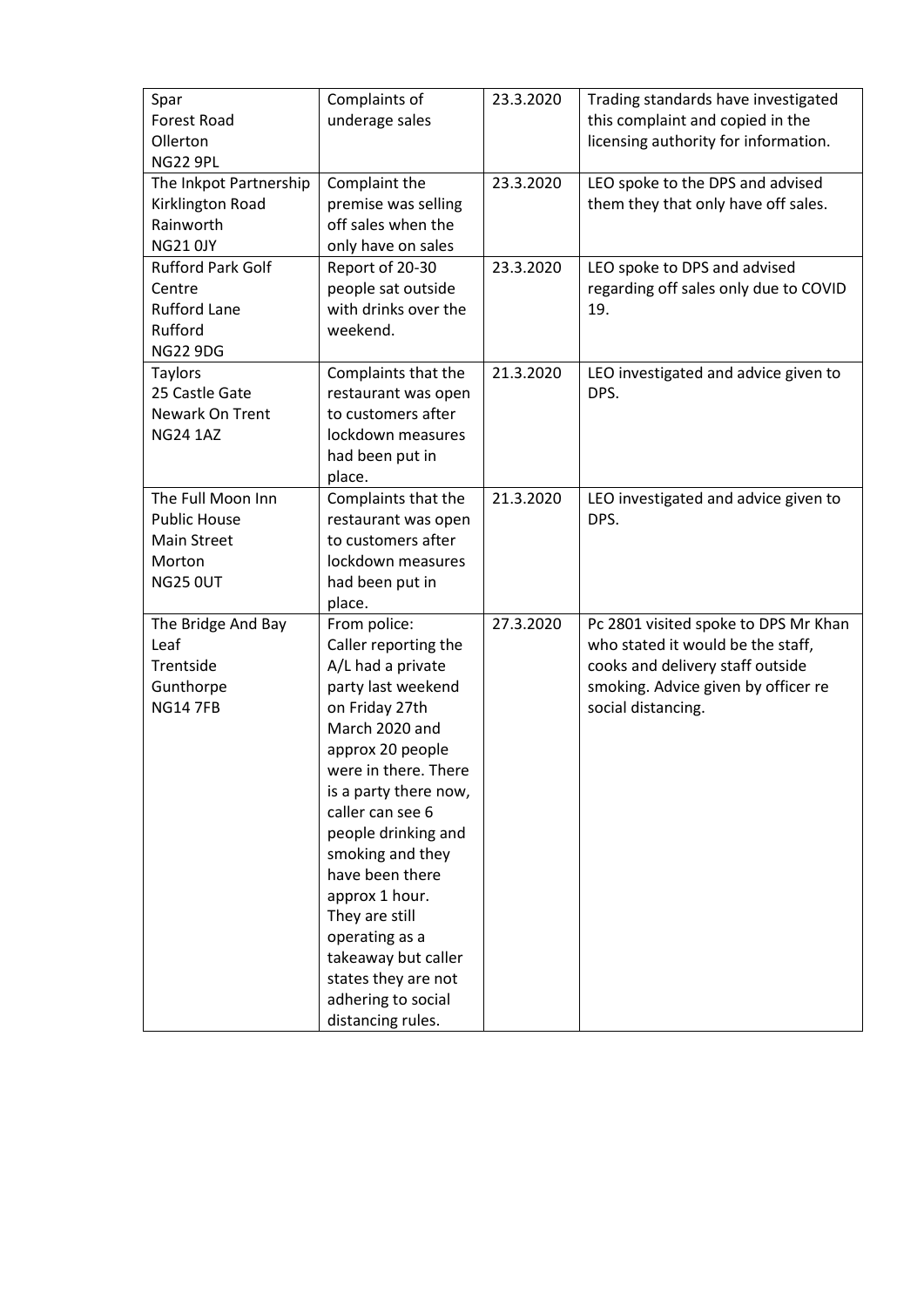| The Wheatsheaf Inn                 | Police had two jobs                   | 15.4.2020 | Upon arrival there were 8 people in   |
|------------------------------------|---------------------------------------|-----------|---------------------------------------|
| <b>Public House</b>                | phoned in where it                    |           | the garden drinking alcohol. The land |
| 47 King Street                     | was reported people                   |           | lady stated she had alcohol going out |
| Southwell                          | were sat in the beer                  |           | of date and as her regulars passed by |
| <b>NG25 0EH</b>                    | garden drinking.                      |           | she gave them free drinks             |
|                                    |                                       |           | However, police were stopped by a     |
|                                    |                                       |           | member of public who stated he had    |
|                                    |                                       |           | received a text being invited to the  |
|                                    |                                       |           | beer garden for a free drink          |
|                                    |                                       |           | The DPS was advised that this was not |
|                                    |                                       |           | essential and all people dispersed    |
|                                    |                                       |           | with suitable advice to all.          |
| Inn On The Green                   | Cllr Lloyd has                        | 21.4.2020 | LEO has spoken and given advice to    |
| The Green                          | received 2 messages                   |           | DPS.                                  |
| Coddington                         | saying that The Inn                   |           |                                       |
| Newark On Trent                    | on the Green is                       |           |                                       |
| <b>NG24 2PS</b>                    | allowing people to                    |           |                                       |
|                                    | drink at the bar                      |           |                                       |
|                                    | when collecting                       |           |                                       |
|                                    | takeaways. The                        |           |                                       |
|                                    | people reporting this                 |           |                                       |
|                                    | think this is                         |           |                                       |
|                                    | happening regularly.                  |           |                                       |
| The Turquoise Teapot               | VE celebration with                   | 8.5.2020  | LEO visited premise and spoke to DPS  |
| 108 Bowbridge Road                 | live music. A post on                 |           | and advice given.                     |
| Newark On Trent                    | Facebook was                          |           |                                       |
| <b>NG24 4BZ</b>                    | encouraging people                    |           |                                       |
|                                    | to attend in person.                  |           |                                       |
| Newark Cue Club                    | Environmental                         | 13.5.2020 | LEO spoke to the DPS, who claimed     |
| 41A Carter Gate                    | Health received a                     |           | that he has not been open since       |
| Newark On Trent<br><b>NG24 1UA</b> | complaint of the Cue                  |           | lockdown restrictions have been put   |
|                                    | Club being open for<br>people to play |           | in place.                             |
|                                    | despite Cov-19                        |           |                                       |
|                                    | restrictions. No                      |           |                                       |
|                                    | specific dates given                  |           |                                       |
| <b>Carpenters Arms</b>             | From Police:                          | 17.5.2020 | LEO investigated and spoke to the     |
| <b>Public House</b>                | Intelligence received                 |           | DPS.                                  |
| <b>Retford Road</b>                | - Carpenters Arms                     |           |                                       |
| Walesby                            | pub Walesby                           |           |                                       |
| <b>NG22 9NJ</b>                    | Nottinghamshire is                    |           |                                       |
|                                    | serving alcohol to                    |           |                                       |
|                                    | regulars who enter                    |           |                                       |
|                                    | through the back                      |           |                                       |
|                                    | door. They do not do                  |           |                                       |
|                                    | it on Sundays as they                 |           |                                       |
|                                    | legitimately open                     |           |                                       |
|                                    | then supply take                      |           |                                       |
|                                    | away Sunday                           |           |                                       |
|                                    | lunches. Many of the                  |           |                                       |
|                                    | customers live on                     |           |                                       |
|                                    | the local caravan site                |           |                                       |
|                                    | which is up the                       |           |                                       |
|                                    | street from the pub.                  |           |                                       |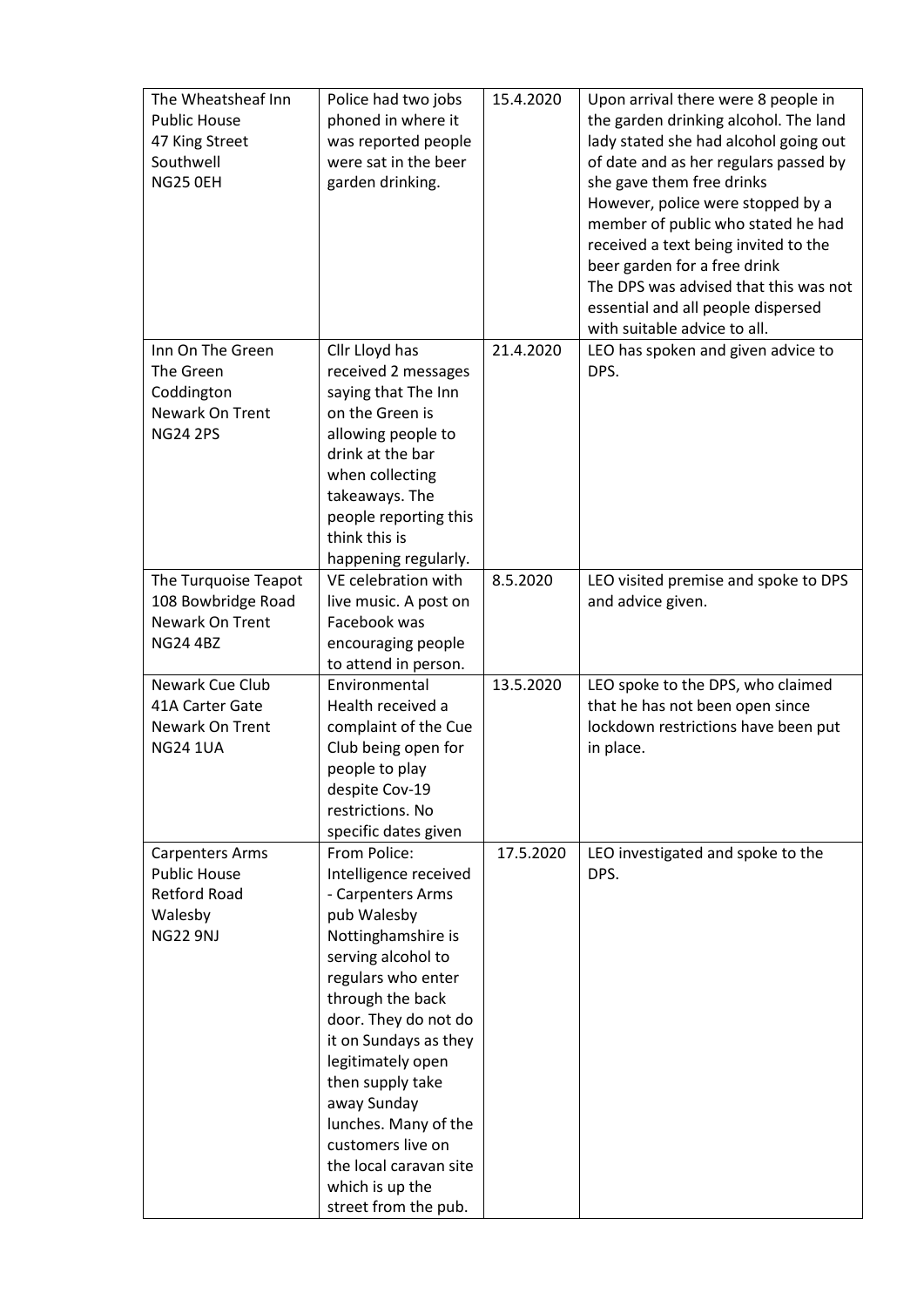| The Bramley Apple Inn<br><b>Public House</b><br>51 Church Street<br>Southwell<br><b>NG25 0HQ</b> | Police received<br>reports of the pub<br>and beer garden<br>being rammed.                                                                                                                                                                                                                                                                                            | 17.5.2020 | From Police:<br>'Spoke to pub Manager John Rice, he<br>states premise under major refurb,<br>inc B&B. Details to be passed to DPS<br>who will soon be replaced by John. At<br>time of incident report rubble/bricks<br>were being collected for rear of<br>premise. John offered for officers to<br>visit to see no alcohol at premise.<br>Although stated CCTV being replaced<br>so not operational. Advice given that<br>Officers aware and may check.'<br>LEO also visited the premise and given<br>advice to the DPS. |
|--------------------------------------------------------------------------------------------------|----------------------------------------------------------------------------------------------------------------------------------------------------------------------------------------------------------------------------------------------------------------------------------------------------------------------------------------------------------------------|-----------|---------------------------------------------------------------------------------------------------------------------------------------------------------------------------------------------------------------------------------------------------------------------------------------------------------------------------------------------------------------------------------------------------------------------------------------------------------------------------------------------------------------------------|
| The Reindeer Inn<br><b>Public House</b><br><b>Main Street</b><br>Hoveringham<br><b>NG147JR</b>   | Police report 20<br>people drinking on<br>cricket field behind<br>the pub.                                                                                                                                                                                                                                                                                           | 17.5.2020 | LEO investigated and found that the<br>pub was closed when this occurred. It<br>was locals and families with picnics<br>using the area during lockdown.                                                                                                                                                                                                                                                                                                                                                                   |
| Micro Brewery<br>Keepers Bothy<br>Mansfield Road<br>Kings Clipstone<br><b>NG21 9BT</b>           | Kings Clipstone<br>Brewery does not<br>have a premises<br>licence. Facebook<br>posts show that the<br>brewery is currently<br>advertising the<br>delivery of alcohol to<br>members of the<br>public, which is not<br>covered under their<br>wholesale licence,<br>nor do they have a<br>Temporary Event<br>Notice.                                                   | 22.5.2020 | Advice has been given to Kings<br>Clipstone Brewery regarding what<br>they can and cannot do.                                                                                                                                                                                                                                                                                                                                                                                                                             |
| Unicorn Hotel<br>1 Trentside<br>Gunthorpe<br><b>NG14 7FB</b>                                     | Complainant says<br>that on Sunday there<br>were people drinking<br>in the Unicorn beer<br>garden with no social<br>distancing being<br>observed. He<br>thought they were<br>buying from the<br>Unicorn but it looks<br>more likely that that<br>are buying from Tom<br>Browns and taking<br>into the beer garden.<br>He says photos of<br>this were on<br>Facebook. | 31.5.2020 | LEO investigated and all in order.                                                                                                                                                                                                                                                                                                                                                                                                                                                                                        |